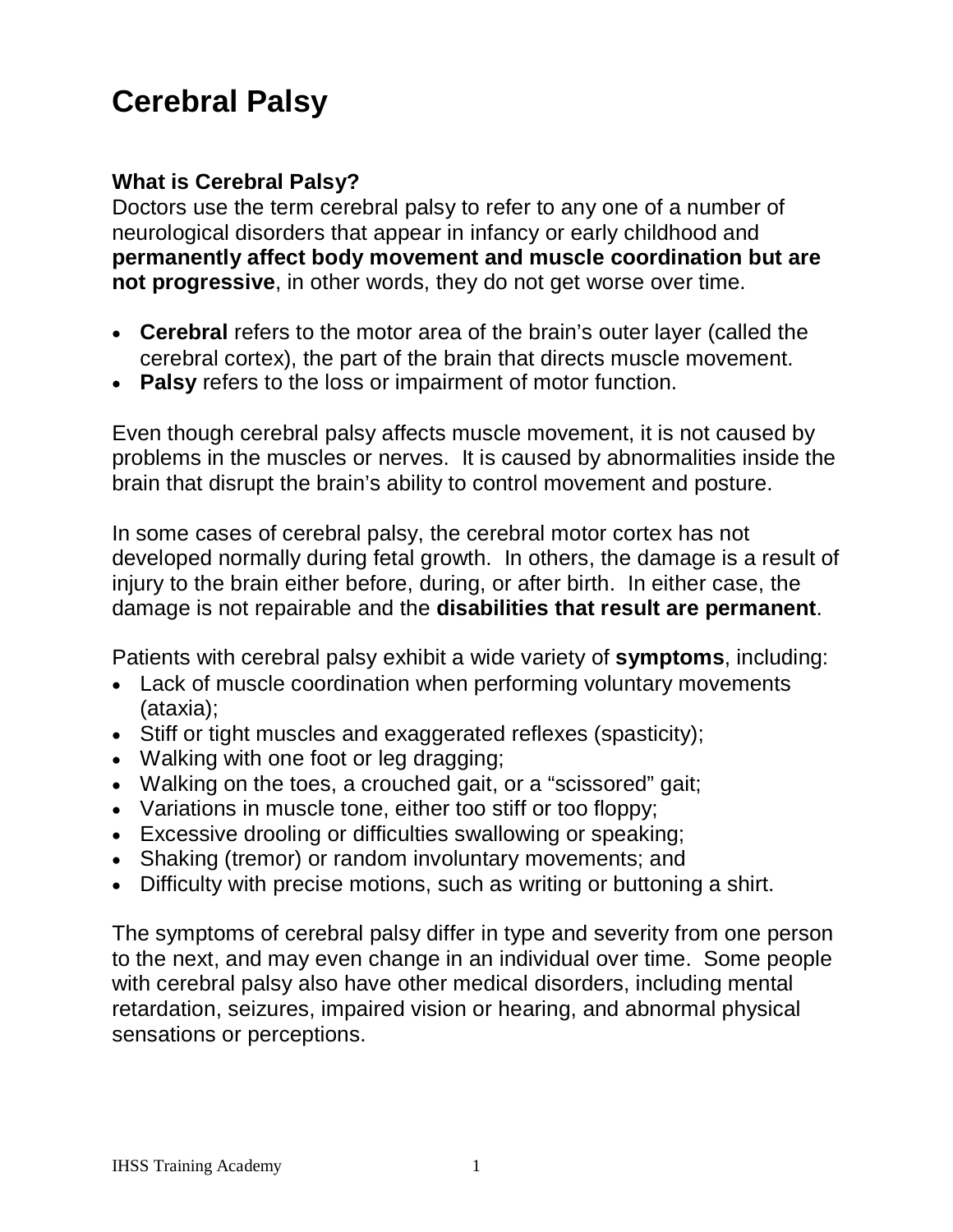Cerebral palsy does not always cause profound disabilities. While one patient with severe cerebral palsy might be unable to walk and need extensive, lifelong care, another with mild cerebral palsy might be only slightly awkward and require no special assistance.

Cerebral palsy is not a disease. It is not contagious and it cannot be passed from one generation to the next. There is no cure for cerebral palsy, but supportive treatments, medications, and surgery can help many individuals improve their motor skills and ability to communicate with the world.

#### **How Many People Have Cerebral Palsy?**

The United Cerebral Palsy (UCP) Foundation estimates that nearly 800,000 children and adults in the United States are living with one or more of the symptoms of cerebral palsy. According to the federal government's Centers for Disease Control and Prevention, each year about 10,000 babies born in the United States will develop cerebral palsy.

#### **What are the Early Signs?**

The **early signs** of cerebral palsy:

- Usually appear before a child reaches 3 years of age.
- Parents are often the first to suspect that their baby's motor skills are not developing normally.
- Infants with cerebral palsy frequently have developmental delay, in which they are slow to reach developmental milestones such as learning to roll over, sit, crawl, smile, or walk.
- Some infants with cerebral palsy have abnormal muscle tone as infants.
- Decreased muscle tone (hypotonia) can make them appear relaxed, even floppy.
- Increased muscle tone (hypertonia) can make them seem stiff or rigid.
- In some cases, an early period of hypotonia will progress to hypertonia after the first 2 to 3 months of life.
- Children with cerebral palsy may also have unusual posture or favor one side of the body when they move.

### **What Causes Cerebral Palsy?**

The majority of patients with cerebral palsy are born with it, although it may not be detected until months or years later. This is called **congenital cerebral palsy**. In the past, if doctors could not identify another cause, they credited most cases of congenital cerebral palsy to problems or complications during labor that caused a lack of oxygen (asphyxia) during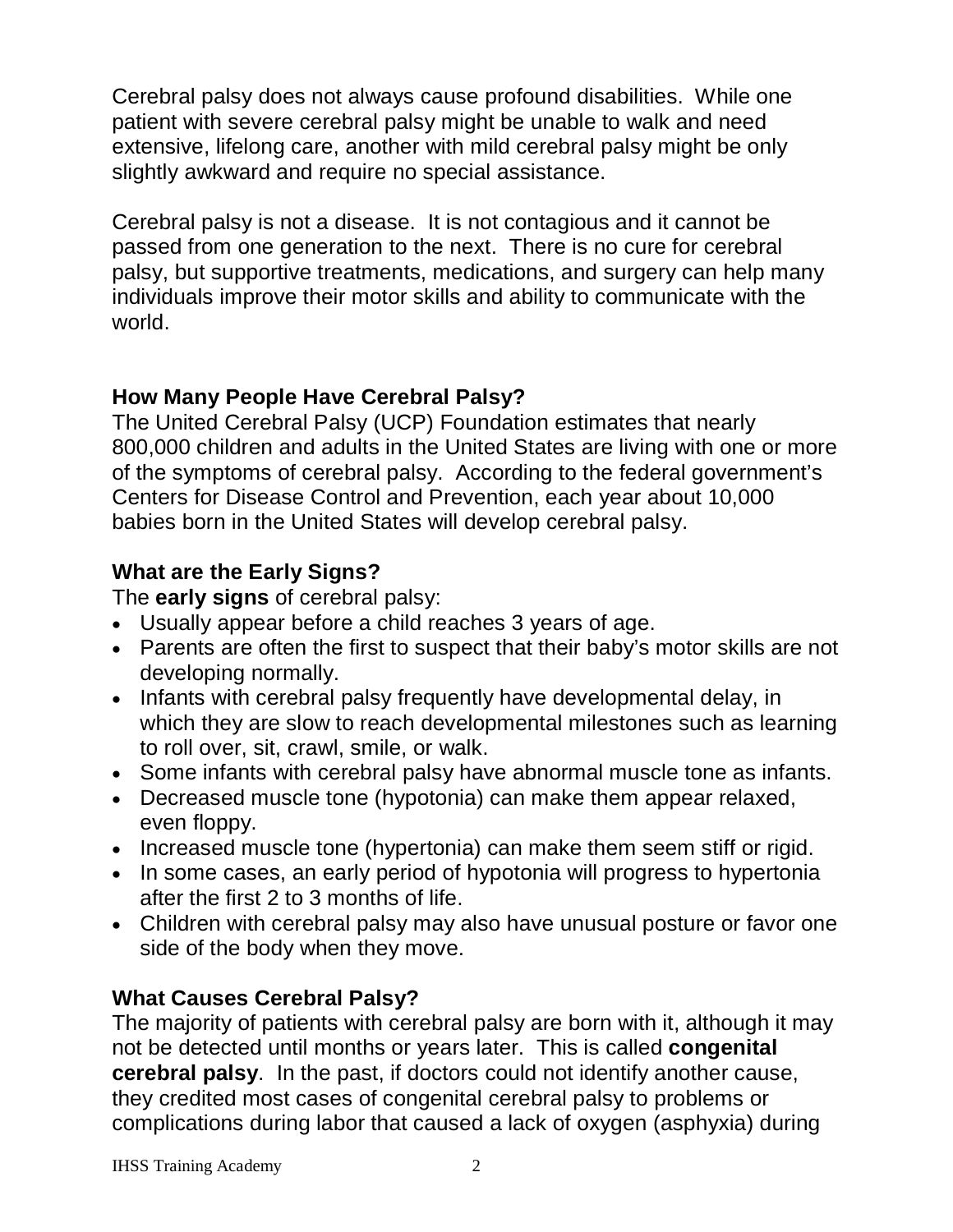birth. Birth complications, including asphyxia, are estimated to account for only 5 to 10 percent of the babies born with congenital cerebral palsy.

A small number of patients have **acquired cerebral palsy**, which means the disorder began after birth. In these cases, doctors can often pinpoint a specific reason for the problem, such as brain damage in the first few months or years of life, brain infections such as bacterial meningitis or viral encephalitis, or head injury from a motor vehicle accident, a fall, or child abuse.

What causes the remaining 90 to 95 percent? There are multiple reasons why cerebral palsy happens: as the result of genetic abnormalities, maternal infections or fevers, or fetal injury.

In **all cases, the disorder is the result of four types of brain damage** that cause its characteristic symptoms:

| Damage to the white<br>matter of the brain<br>(periventricular<br>leukomalacia [PVL]) | The white matter is responsible for<br>$\bullet$<br>transmitting signals inside the brain and to<br>the rest of the body.<br>PVL damage looks like tiny holes in the<br>$\bullet$<br>white matter of an infant's brain.<br>These gaps in brain tissue interfere with<br>the normal transmission of signals.<br>There are a number of events that can<br>cause PVL, including maternal or fetal<br>infection.<br>White matter is particularly sensitive<br>to insults and injury between 26 and<br>34 weeks of gestation. |
|---------------------------------------------------------------------------------------|--------------------------------------------------------------------------------------------------------------------------------------------------------------------------------------------------------------------------------------------------------------------------------------------------------------------------------------------------------------------------------------------------------------------------------------------------------------------------------------------------------------------------|
| <b>Abnormal development</b><br>of the brain (cerebral<br>dysgenesis)                  | Any interruption of the normal process of<br>$\bullet$<br>brain growth during fetal development can<br>cause brain malformations that interfere<br>with the transmission of brain signals.<br>The fetal brain is particularly vulnerable<br>during the first 20 weeks of development.<br>Gene mutations, infections, fevers, trauma,<br>$\bullet$<br>or other conditions that cause unhealthy<br>conditions in the womb all may affect brain<br>development.                                                             |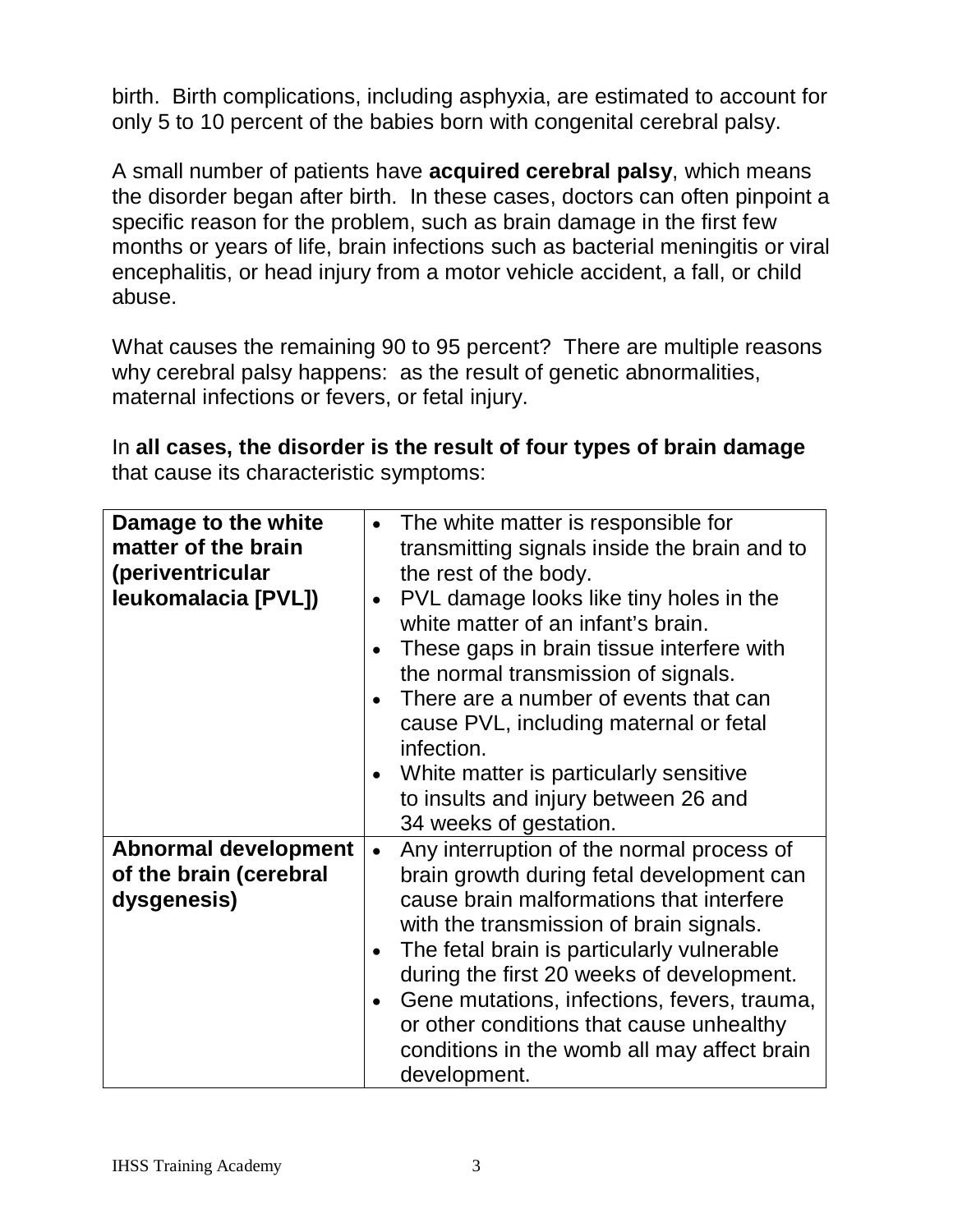| <b>Bleeding in the brain</b><br>(intracranial<br>hemorrhage)                                                                                 | Caused by blocked or broken blood<br>$\bullet$<br>vessels.<br>Some babies suffer a stroke while still in<br>the womb because of blood clots in the<br>placenta that block blood flow. Other types<br>of fetal stroke are caused by malformed or<br>weak blood vessels in the brain or by<br>blood-clotting abnormalities.     |
|----------------------------------------------------------------------------------------------------------------------------------------------|-------------------------------------------------------------------------------------------------------------------------------------------------------------------------------------------------------------------------------------------------------------------------------------------------------------------------------|
|                                                                                                                                              | Maternal hypertension or pelvic<br>$\bullet$<br>inflammatory disease may also cause fetal<br>stroke.                                                                                                                                                                                                                          |
| <b>Brain damage caused</b><br>by a lack of oxygen in<br>the brain (hypoxic-<br><b>ischemic</b><br>encephalopathy or<br>intrapartum asphyxia) | Caused by an interruption in breathing or<br>$\bullet$<br>poor oxygen supply, is common in babies<br>due to the stress of labor and delivery.<br>Can also be caused by severe maternal<br>$\bullet$<br>low blood pressure, rupture of the uterus,<br>detachment of the placenta, or problems<br>involving the umbilical cord. |

#### **What are the Risk Factors?**

If a mother or her baby has any of these risk factors, it does not mean that cerebral palsy is inevitable, but it does increase the chance for the kinds of brain damage that cause it.

| Low birth weight and<br>premature birth | Higher among babies who weigh less than<br>$\bullet$<br>51/2 pounds at birth or are born less than<br>37 weeks.<br>• Risk increases as birth weight falls or<br>weeks of gestation shorten.              |
|-----------------------------------------|----------------------------------------------------------------------------------------------------------------------------------------------------------------------------------------------------------|
| <b>Multiple births</b>                  | • Twins, triplets, and other multiple births -<br>even those born at term – are linked to<br>increased risk of cerebral palsy.<br>• The death of a baby's twin or triplet further<br>increases the risk. |
| <b>Infections during</b><br>pregnancy   | Inflammatory response to infection<br>releases Cytokines (immune system cells).<br>Inflammation may cause central nervous<br>$\bullet$<br>system damage in an unborn baby.                               |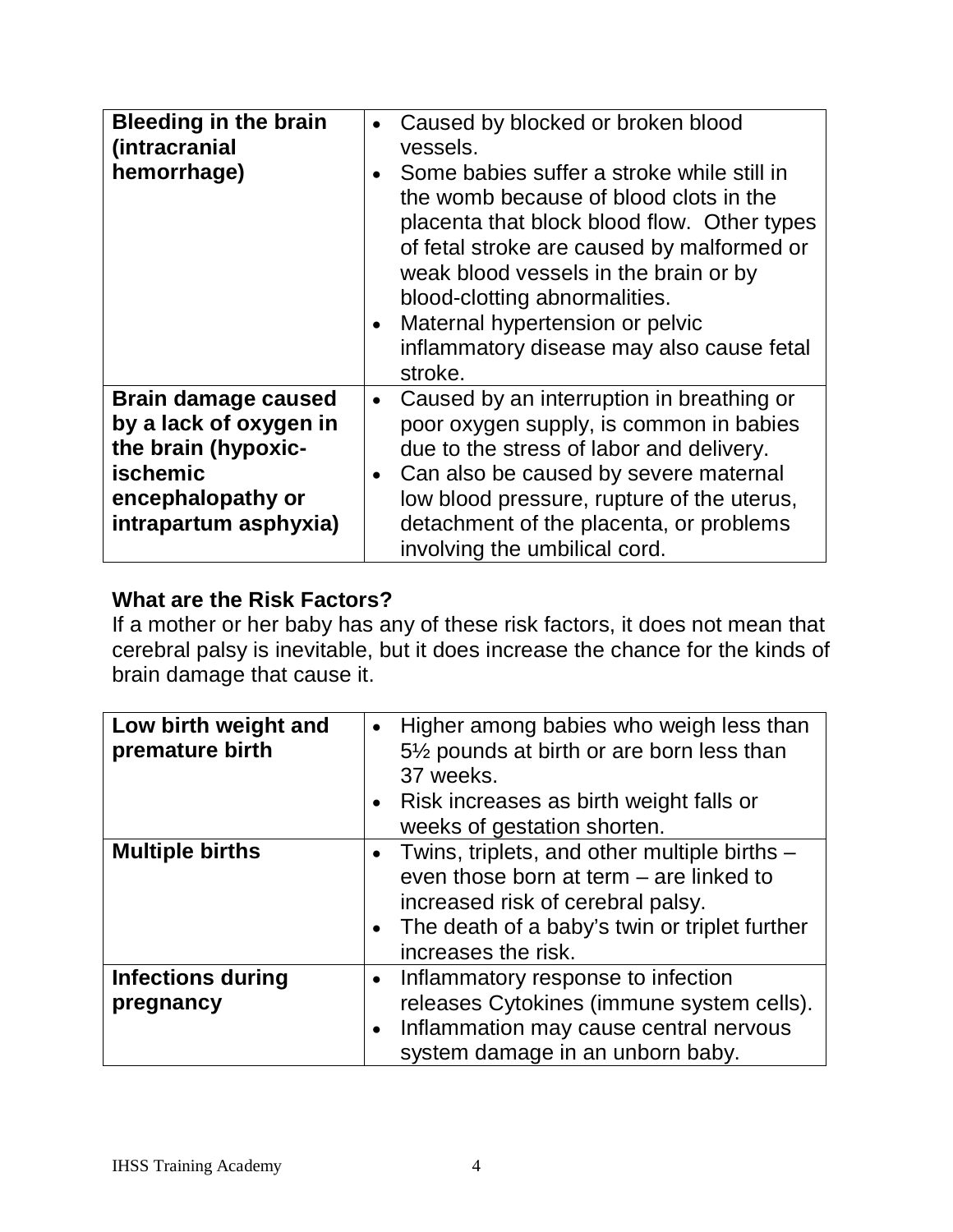| <b>Blood type</b><br>incompatibility                                             | • A mother's Rh blood type (either positive<br>or negative) is different from the blood type<br>of her baby.<br>Mother's body will begin to make<br>$\bullet$<br>antibodies that will attack and kill her<br>baby's blood cells. |
|----------------------------------------------------------------------------------|----------------------------------------------------------------------------------------------------------------------------------------------------------------------------------------------------------------------------------|
| <b>Exposure to toxic</b><br>substances                                           | Exposure to toxic substances during<br>pregnancy, such as methyl mercury,<br>heightens the risk of having a baby with<br>cerebral palsy.                                                                                         |
| <b>Mothers with thyroid</b><br>abnormalities, mental<br>retardation, or seizures | Mothers with any of these conditions are<br>$\bullet$<br>slightly more likely to have a child with<br>cerebral palsy.                                                                                                            |

# **Warning signs of CP include:**

| <b>Breech presentation</b>               | Babies with cerebral palsy are more likely<br>$\bullet$<br>to be in a breech position (feet first)<br>instead of head first at the beginning of<br>labor.                    |
|------------------------------------------|------------------------------------------------------------------------------------------------------------------------------------------------------------------------------|
| <b>Complicated labor and</b><br>delivery | A baby who has vascular or respiratory<br>$\bullet$<br>problems during labor and delivery may<br>already have suffered brain damage or<br>abnormalities.                     |
| <b>Small for gestational</b><br>age      | Risk because of factors that kept them<br>$\bullet$<br>from growing naturally in the womb.                                                                                   |
| Low Apgar score                          | A low score at 10-20 minutes after delivery<br>$\bullet$<br>is often considered an important sign of<br>potential problems such as cerebral palsy.                           |
| <b>Jaundice</b>                          | Severe, untreated jaundice can cause a<br>$\bullet$<br>neurological condition known as<br>kernicterus, which kills brain cells and can<br>cause deafness and cerebral palsy. |
| <b>Seizures</b>                          | An infant who has seizures faces a higher<br>risk of being diagnosed later in childhood<br>with cerebral palsy.                                                              |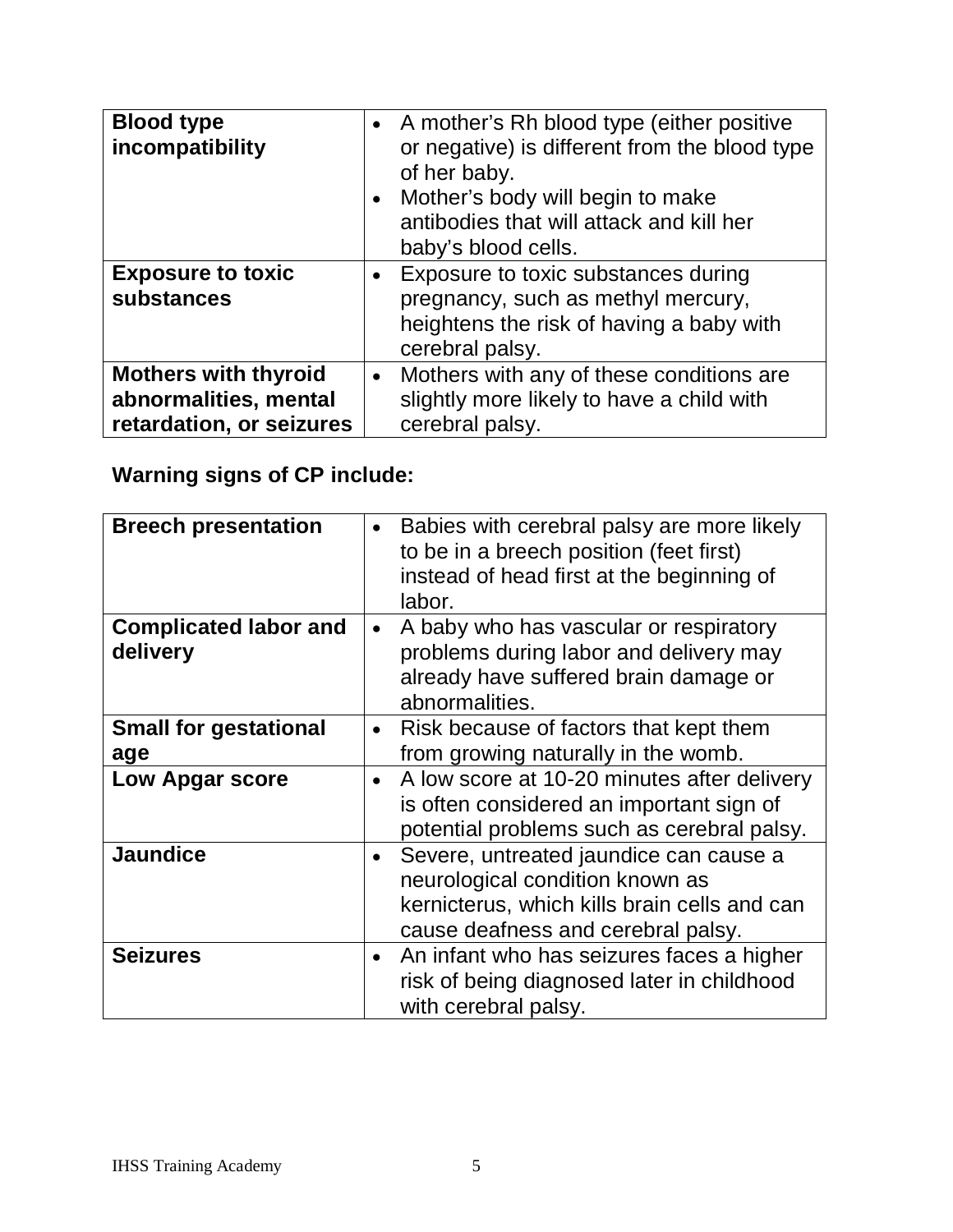#### **What are the Different Forms?**

The specific forms of cerebral palsy are determined by the extent, type, and location of a patient's abnormalities. Classification is according to the type of movement disorder involved – spastic (stiff muscles), athetoid (writhing movements), or ataxic (poor balance and coordination) – plus any additional symptoms.

| Spastic hemiplegia/<br>hemiparesis     | Typically affects the arm and hand on one<br>side of the body, but it can also include the<br>leg.<br>Generally walk later and on tip-toe<br>$\bullet$<br>because of tight heel tendons.<br>May develop scoliosis or seizures.<br>$\bullet$<br>Speech will be delayed.<br>$\bullet$<br>Intelligence is usually normal.<br>$\bullet$                                                                                                      |
|----------------------------------------|------------------------------------------------------------------------------------------------------------------------------------------------------------------------------------------------------------------------------------------------------------------------------------------------------------------------------------------------------------------------------------------------------------------------------------------|
| Spastic diplegia/<br>diparesis         | Muscle stiffness is predominantly in the<br>$\bullet$<br>legs and less severely affects the arms<br>and face.<br>Hands may be clumsy.<br>$\bullet$<br>Tendon reflexes are hyperactive. Toes<br>$\bullet$<br>point up.<br>Tightness in certain leg muscles makes the<br>$\bullet$<br>legs move like the arms of a scissor.<br>May require a walker or leg braces.<br>Intelligence and language skills are usually<br>$\bullet$<br>normal. |
| Spastic quadriplegia/<br>quadriparesis | Most severe form of cerebral palsy, often<br>$\bullet$<br>associated with moderate-to-severe mental<br>retardation.<br>Caused by widespread damage to the<br>$\bullet$<br>brain or significant brain malformations.<br>Often have severe stiffness in their limbs<br>$\bullet$<br>but a floppy neck.<br>Hard to understand and be understood.<br>$\bullet$<br>Seizures can be frequent and hard to<br>control.                           |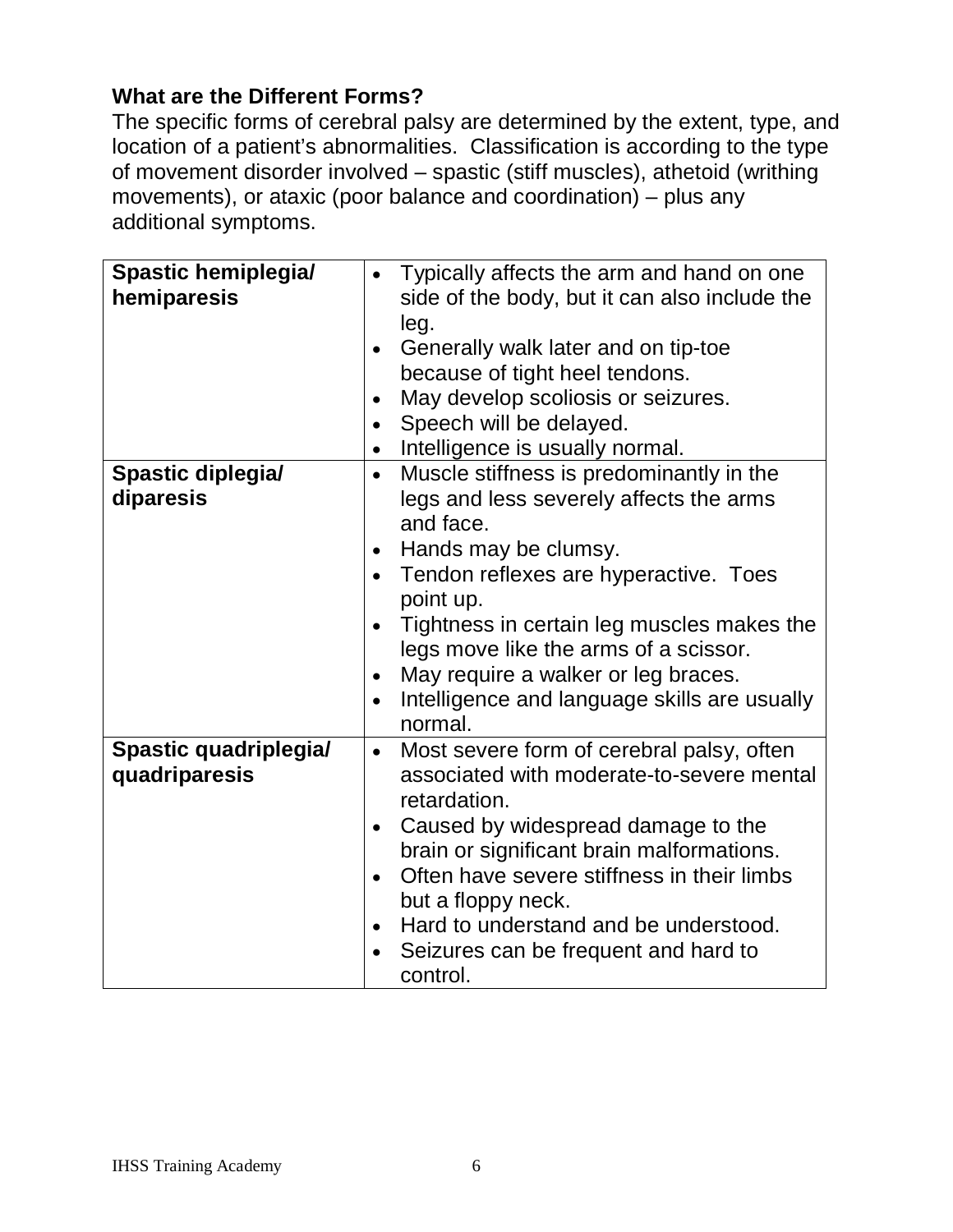| <b>Dyskinetic cerebral</b><br>palsy | Characterized by slow and uncontrollable<br>$\bullet$<br>writhing movements of the hands, feet,<br>arms, or legs.<br>In some patients, hyperactivity in the<br>$\bullet$<br>muscles of the face and tongue makes<br>them grimace or drool.<br>Difficult to sit straight or walk.<br>$\bullet$<br>Have problems coordinating the muscle<br>$\bullet$<br>movements required for speaking.<br>Intelligence is rarely affected.            |
|-------------------------------------|----------------------------------------------------------------------------------------------------------------------------------------------------------------------------------------------------------------------------------------------------------------------------------------------------------------------------------------------------------------------------------------------------------------------------------------|
| <b>Ataxic cerebral palsy</b>        | Rare type of cerebral palsy affects balance<br>$\bullet$<br>and depth perception.<br>Often have poor coordination and walk<br>$\bullet$<br>unsteadily with a wide-based gait, placing<br>their feet unusually far apart.<br>May also have intention tremor, in which a<br>$\bullet$<br>voluntary movement, such as reaching for<br>a book, is accompanied by trembling that<br>gets worse the closer their hand gets to the<br>object. |
| <b>Mixed types</b>                  | Common for patients to have symptoms<br>$\bullet$<br>that do not correspond to any single type<br>of cerebral palsy.                                                                                                                                                                                                                                                                                                                   |

#### **What Other Conditions are Associated with Cerebral Palsy?**

Many individuals will have no additional medical disorders. However, because cerebral palsy involves the brain and the brain controls so many of the body's functions, cerebral palsy can also cause:

| <b>Mental retardation</b>         | • Two-thirds of individuals with cerebral<br>palsy will be intellectually impaired.                                                                                                                |
|-----------------------------------|----------------------------------------------------------------------------------------------------------------------------------------------------------------------------------------------------|
| Seizure disorder                  | As many as half of all patients with<br>cerebral palsy have seizures.                                                                                                                              |
| Delayed growth and<br>development | A syndrome called failure to thrive is<br>common in children with moderate-to-<br>severe cerebral palsy, especially those<br>with spastic quadriparesis.<br>Muscles and limbs affected by cerebral |
|                                   | palsy tend to be smaller than normal.                                                                                                                                                              |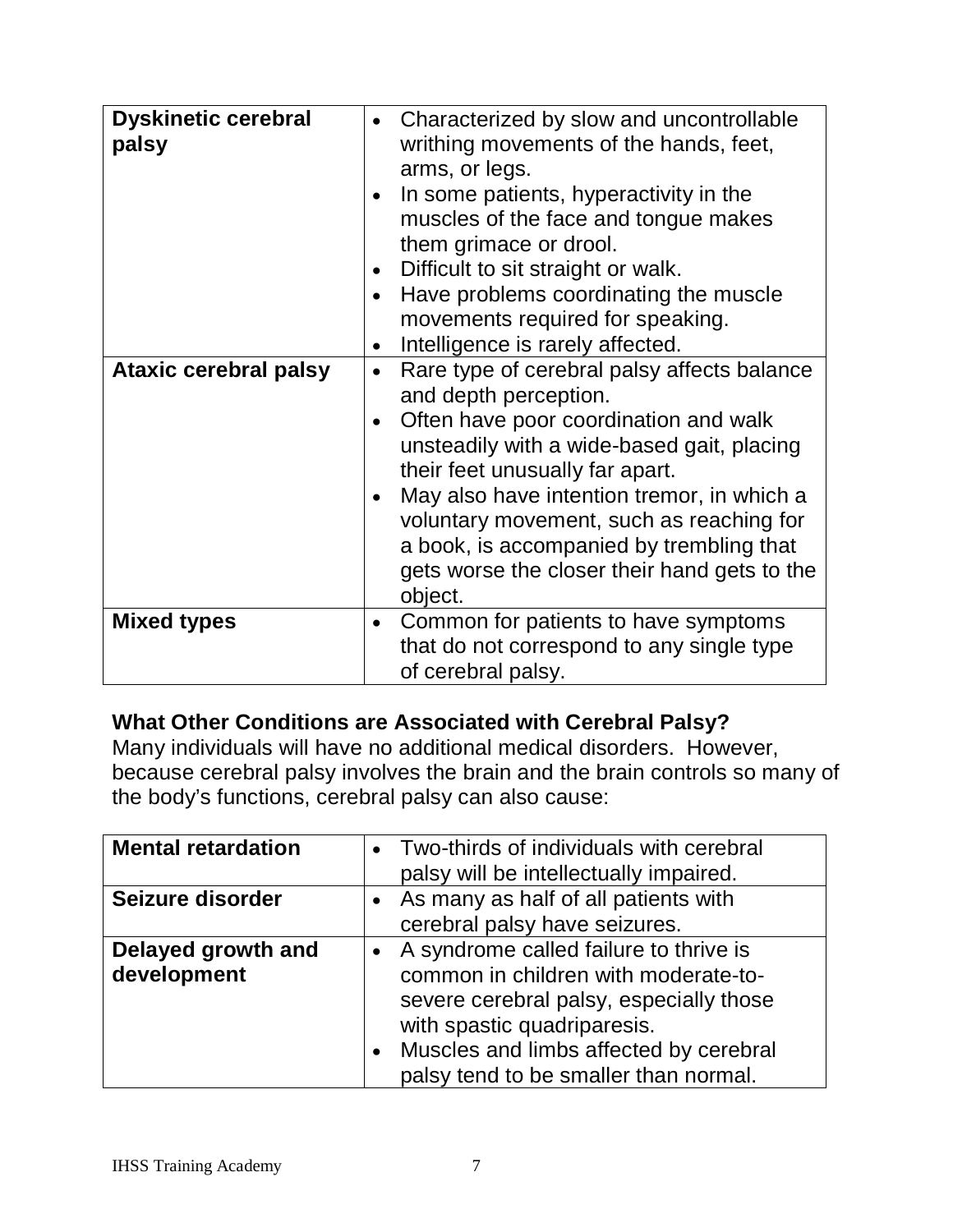| <b>Spinal deformities</b>                     | Curvature (scoliosis), humpback<br>$\bullet$<br>(kyphosis), and saddle back (lordosis).<br>Spinal deformities can make sitting,<br>$\bullet$<br>standing, and walking difficult and cause<br>chronic back pain.                                                                                                                                                                                                                                       |
|-----------------------------------------------|-------------------------------------------------------------------------------------------------------------------------------------------------------------------------------------------------------------------------------------------------------------------------------------------------------------------------------------------------------------------------------------------------------------------------------------------------------|
| Impaired vision,<br>hearing, or speech        | A large number of patients with cerebral<br>$\bullet$<br>palsy have strabismus, commonly called<br>"cross eyes."<br>Untreated, this can lead to poor vision in<br>one eye and can interfere with the ability to<br>judge distance.<br>Patients with hemiparesis may have<br>hemianopia, defective vision or blindness<br>that blurs the normal field of vision in one<br>eye.<br>Hearing impairment is frequent.<br>More than a third have speech and |
| <b>Drooling</b>                               | language disorders.<br>Occurs due to poor control of the muscles<br>$\bullet$                                                                                                                                                                                                                                                                                                                                                                         |
| <b>Incontinence</b>                           | of the throat, mouth, and tongue.<br>Caused by poor control of the muscles that<br>$\bullet$                                                                                                                                                                                                                                                                                                                                                          |
|                                               | keep the bladder closed.<br>Can take the form of bed-wetting,<br>$\bullet$<br>uncontrolled urination during physical<br>activities, or slow leaking of urine<br>throughout the day.                                                                                                                                                                                                                                                                   |
| <b>Abnormal sensations</b><br>and perceptions | May have difficulty feeling simple<br>$\bullet$<br>sensations, such as touch.<br>May have stereognosia, which makes it<br>$\bullet$<br>difficult to perceive and identify objects<br>using only the sense of touch.                                                                                                                                                                                                                                   |

Coping with these disabilities may be even more of a challenge than coping with the motor impairments of cerebral palsy.

#### **How Does a Doctor Diagnose Cerebral Palsy?**

Doctors diagnose cerebral palsy by evaluating a person's motor skills and taking a careful and thorough look at their medical history. In addition to checking for the most characteristic symptoms – slow development, abnormal muscle tone, and unusual posture – a doctor also has to rule out other disorders that could cause similar symptoms. Most important, a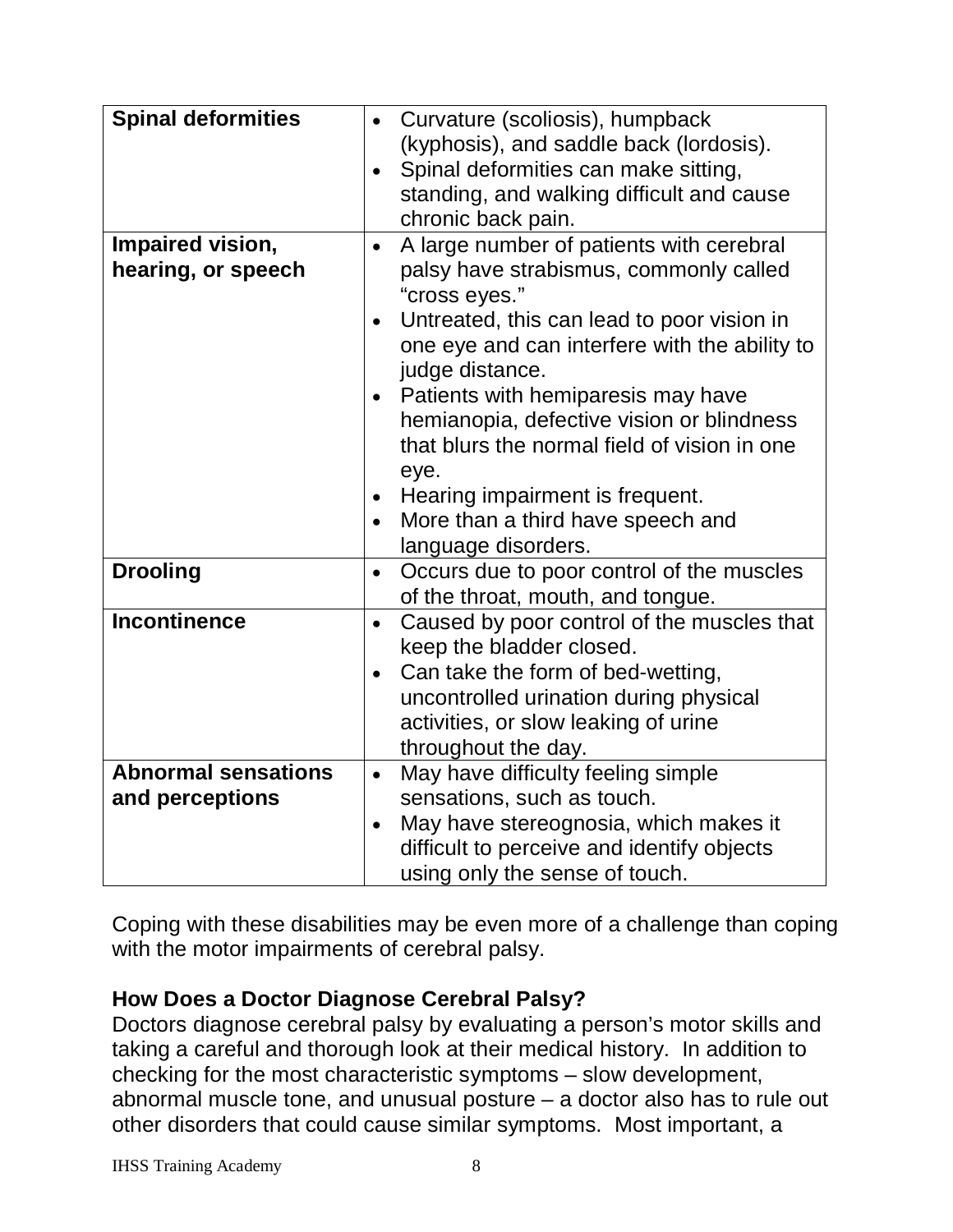doctor has to determine that the condition is not getting worse. Although symptoms may change over time, cerebral palsy by definition is not progressive. If a person is continuously losing motor skills, the problem more likely begins elsewhere – such as a genetic or muscle disease, metabolism disorder, or tumors in the nervous system.

#### **How is Cerebral Palsy Managed?**

Cerebral palsy cannot be cured, but treatment will often improve a person's capabilities. Many people go on to enjoy near-normal adult lives if their disabilities are properly managed. In general, the earlier treatment begins the better chance of overcoming developmental disabilities or learning new ways to accomplish the tasks that challenge them.

Addressing the needs of parents and caregivers is also an important component of the treatment plan. The well-being of an individual with cerebral palsy depends upon the strength and well-being of his or her family.

A comprehensive management plan will pull in a combination of health professionals with expertise in the following:

| <b>Physical</b><br>therapy                     | To improve walking and gait, stretch spastic muscles,<br>$\bullet$<br>and prevent deformities from contractures.<br>Resistive exercise programs (also called strength<br>training) and other types of exercise are often used<br>to increase muscle performance, especially in<br>children and adolescents with mild cerebral palsy. |
|------------------------------------------------|--------------------------------------------------------------------------------------------------------------------------------------------------------------------------------------------------------------------------------------------------------------------------------------------------------------------------------------|
| <b>Occupational</b><br>therapy                 | To develop compensating tactics for everyday<br>$\bullet$<br>activities such as dressing, going to school, and<br>participating in day-to-day activities.<br>Helps master the basic activities of daily living, such<br>$\bullet$<br>as eating, dressing, and using the bathroom alone.                                              |
| <b>Speech therapy</b>                          | To address swallowing disorders, speech<br>impediments, and other obstacles to communication.                                                                                                                                                                                                                                        |
| <b>Counseling and</b><br>behavioral<br>therapy | To address emotional and psychological needs and<br>$\bullet$<br>help children and their families cope emotionally with<br>their disabilities.                                                                                                                                                                                       |
| <b>Drugs</b>                                   | To control seizures, relax muscle spasms, and<br>$\bullet$<br>alleviate pain.                                                                                                                                                                                                                                                        |
| <b>Surgery</b>                                 | To correct anatomical abnormalities or release tight<br>muscles.                                                                                                                                                                                                                                                                     |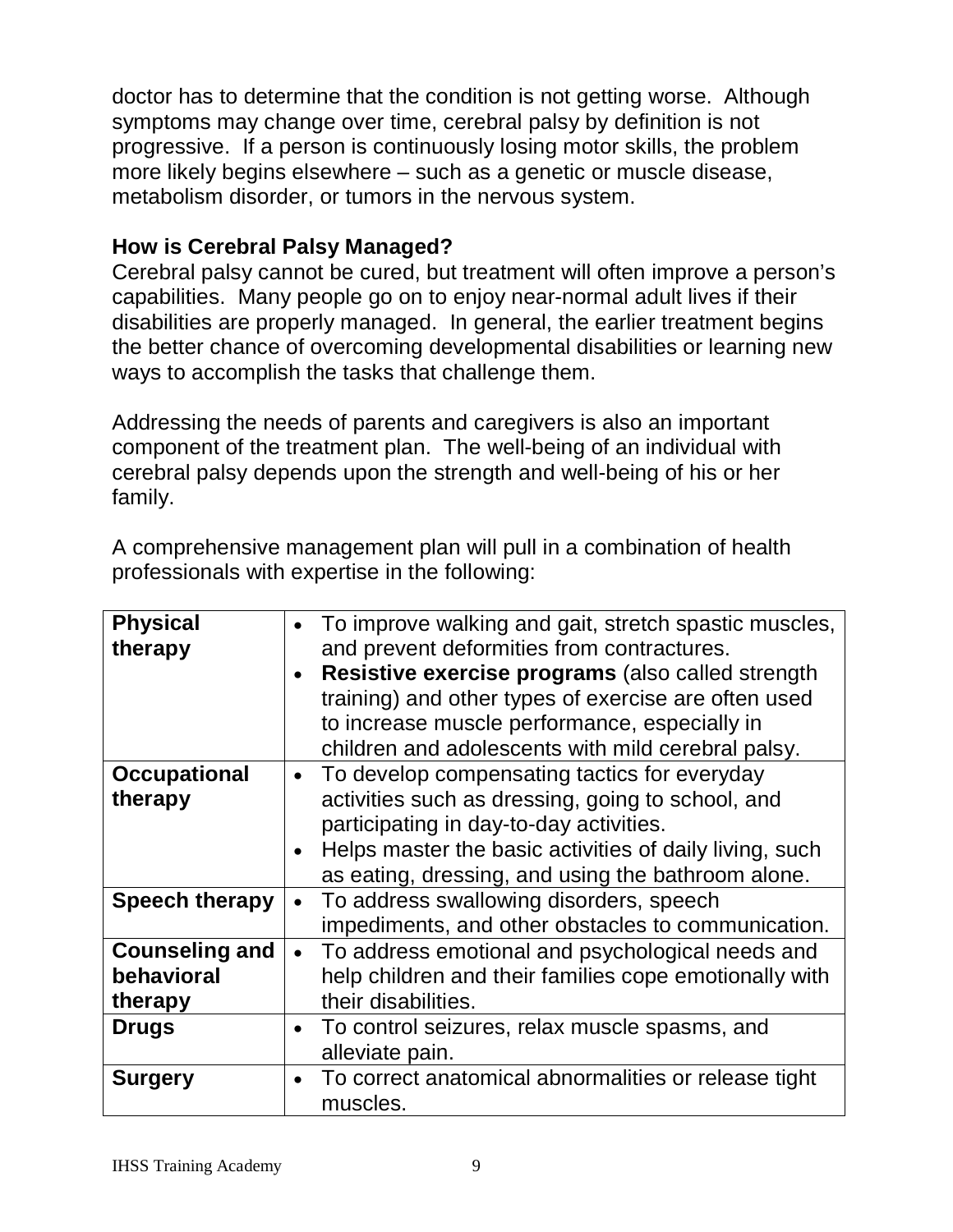| <b>Braces and</b><br>other orthotic<br>devices | • To compensate for muscle imbalance, improve<br>posture and walking, and increase independent<br>mobility. |
|------------------------------------------------|-------------------------------------------------------------------------------------------------------------|
| <b>Mechanical</b>                              | • Such as wheelchairs and rolling walkers for                                                               |
| aids                                           | individuals who are not independently mobile.                                                               |
| Communication                                  | • Such as computers, voice synthesizers, or symbol                                                          |
| aids                                           | boards to allow severely impaired individuals to                                                            |
|                                                | communicate with others.                                                                                    |

**Recreational therapies.** Recreational therapies, such as therapeutic horseback riding (also called hippotherapy), are sometimes used with the mildly impaired to improve gross motor skills. Parents of children who participate in recreational therapies usually notice an improvement in their child's speech, self-esteem, and emotional well-being.

**Treatments for problems with eating and drooling** are often necessary when patients with cerebral palsy have difficulty eating and drinking because they have little control over the muscles that move their mouth, jaw, and tongue putting them at risk for breathing food or fluid into the lungs. Some patients develop gastroesophageal reflux disease (GERD, commonly called heartburn) in which a weak diaphragm cannot keep stomach acids from spilling into the esophagus. The irritation of the acid can cause bleeding and pain. Individuals with cerebral palsy are also at risk for malnutrition.

Treatments:

- Tube feeding either via naso-gastric tube or gastrostomy.
- Anticholinergic drugs  $-$  such as glycopyrolate  $-$  can reduce the flow of saliva but may cause unpleasant side effects, such as dry mouth, constipation, and urinary retention.
- Surgery, while sometimes effective, carries the risk of complications.
- Some benefit from biofeedback techniques that help them recognize more quickly when their mouths fall open and they begin to drool.
- Intraoral devices (devices that fit into the mouth) that encourage better tongue positioning and swallowing are still being evaluated, but appear to reduce drooling.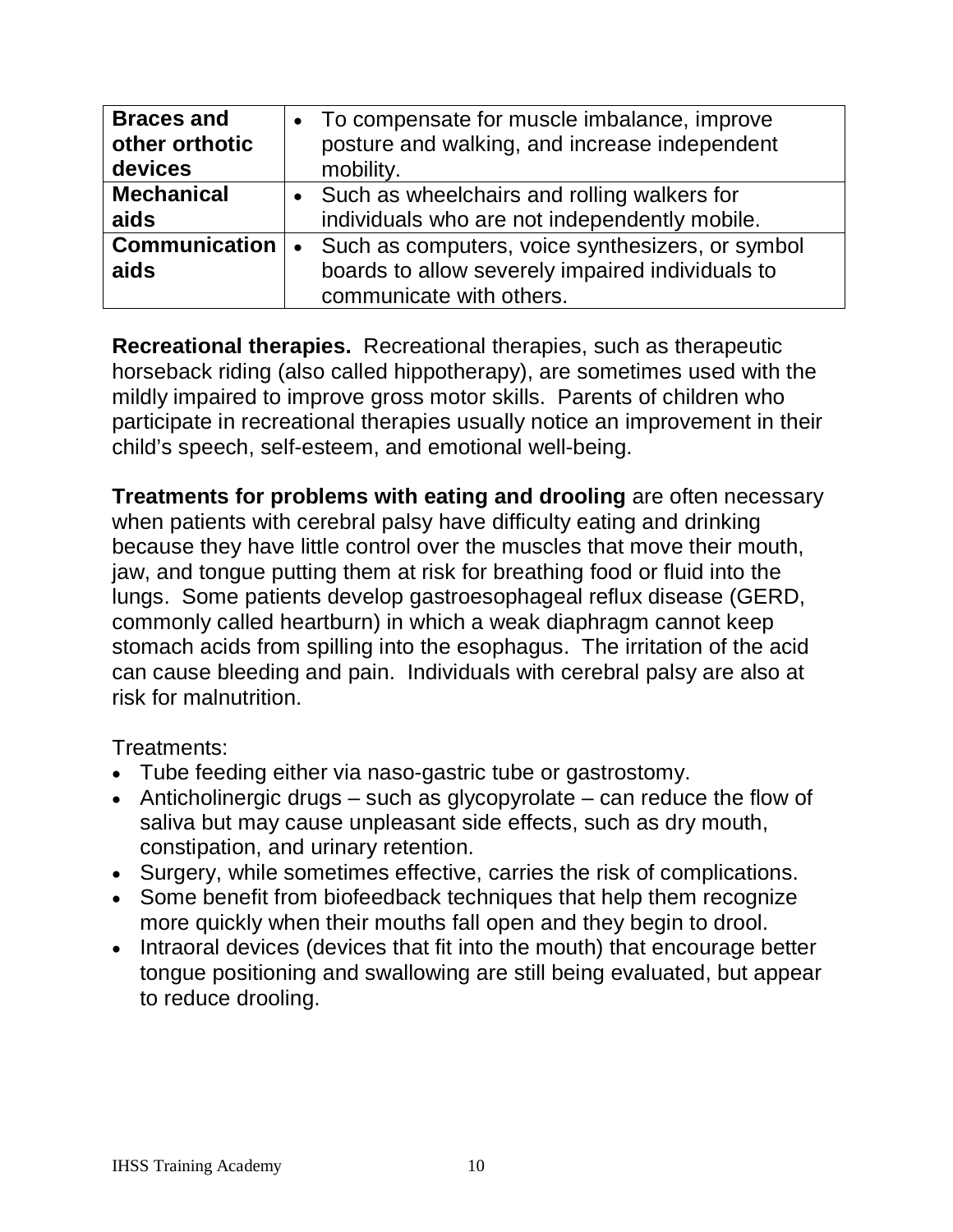## **Drug Treatments**

| Oral               | Usually used as the first line of treatment to relax<br>$\bullet$  |
|--------------------|--------------------------------------------------------------------|
| medications        | stiff, contracted, or overactive muscles.                          |
|                    | Diazepam, baclofen, dantrolene sodium, and<br>$\bullet$            |
|                    | tizanidine.                                                        |
|                    | Easy to use, dosages high enough to be effective                   |
|                    | often have side effects, among them drowsiness,                    |
|                    | upset stomach, high blood pressure, and possible                   |
|                    | liver damage with long-term use.                                   |
|                    | Most appropriate for those who need only mild                      |
|                    | reduction in muscle tone or who have widespread                    |
|                    | spasticity.                                                        |
| <b>Botulinum</b>   | Injected locally, has become a standard treatment for<br>$\bullet$ |
| toxin (BT-A)*      | overactive muscles.                                                |
|                    | Relaxes contracted muscles by keeping nerve cells<br>$\bullet$     |
|                    | from over-activating muscle.                                       |
|                    | Lasts about 3 months; undesirable side effects are                 |
|                    | mild and short-lived (injection site pain, mild flu-like           |
|                    | symptoms).                                                         |
|                    | Works best for those who have some control over                    |
|                    | their motor movements and have a limited number of                 |
|                    | muscles to treat, none of which is fixed or rigid.                 |
|                    |                                                                    |
|                    | *Because BT-A does not have FDA approval to treat                  |
|                    | spasticity in children, parents and caregivers should              |
|                    | make sure that the doctor giving the injection is trained          |
|                    | in the procedure and has experience using it in children.          |
| <b>Intrathecal</b> | Uses an implantable pump to deliver baclofen, a<br>$\bullet$       |
| baclofen           | muscle relaxant, into the fluid surrounding the spinal             |
|                    | cord.                                                              |
|                    | Decreases the excitability of nerve cells in the spinal            |
|                    | cord, which then reduces muscle spasticity                         |
|                    | throughout the body.                                               |
|                    | Intrathecal dose can be as low as 1/100th of the oral              |
|                    | dose.                                                              |
|                    | The pump is the size of a hockey puck and is                       |
|                    | implanted in the abdomen. It contains a refillable                 |
|                    | reservoir connected to an alarm that beeps when the                |
|                    | reservoir is low.                                                  |
|                    | As a muscle-relaxing therapy, is most appropriate for              |
|                    | individuals with chronic, severe stiffness or                      |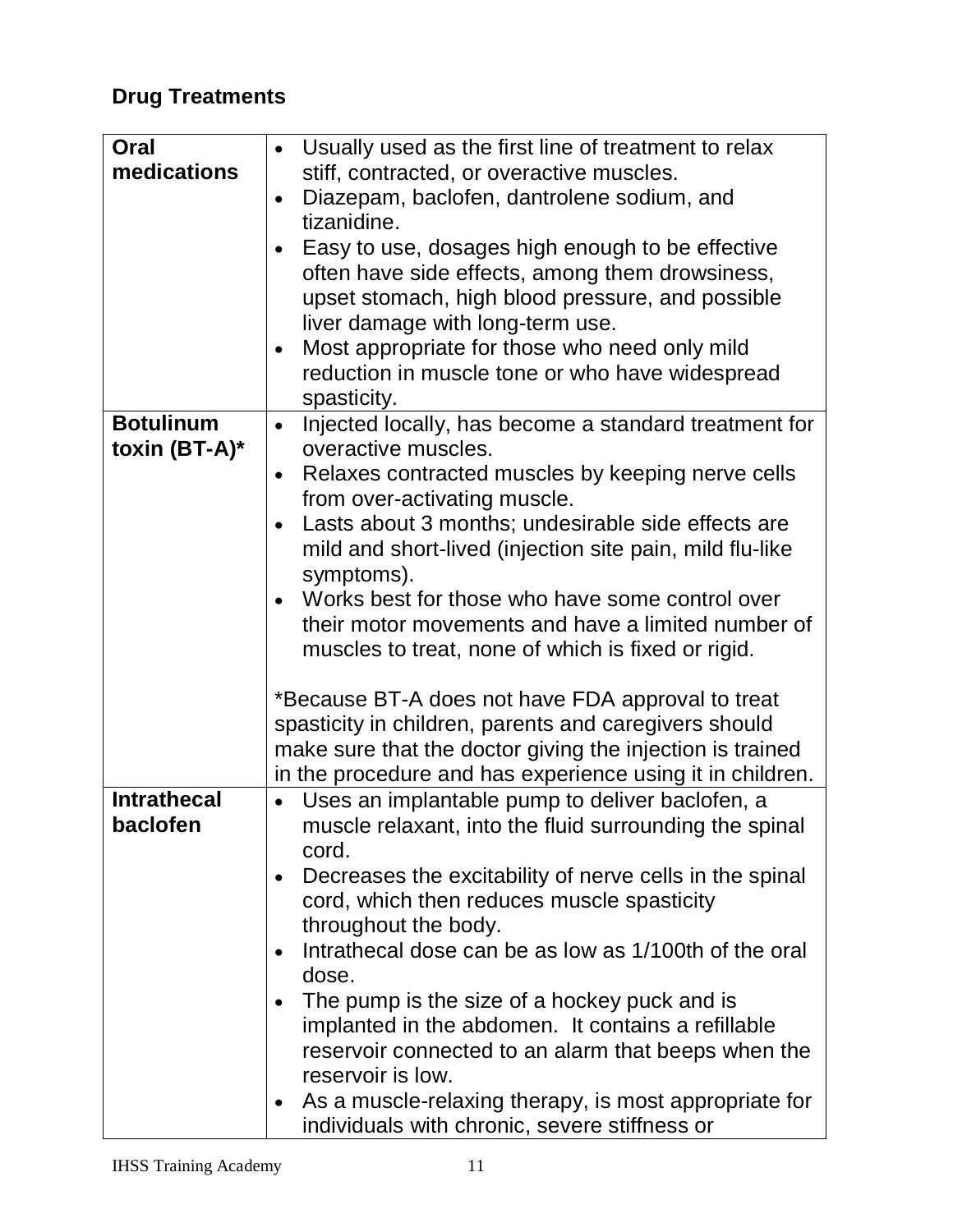| uncontrolled muscle movement throughout the body.<br>• Undesirable, but infrequent, side effects include |
|----------------------------------------------------------------------------------------------------------|
| overrelaxation of the muscles, sleepiness, headache,<br>nausea, vomiting, dizziness, and constipation.   |

#### **Assistive Technology**

Devices that help individuals move about more easily and communicate successfully at home, at school, or in the workplace can help a child or adult with cerebral palsy overcome physical and communication limitations. There are a number of devices that help individuals stand straight and walk, such as postural support or seating systems, open-front walkers, quadrapedal canes (lightweight metal canes with four feet), and gait poles. Electric wheelchairs let more severely-impaired adults and children move about successfully.

The computer is probably the most dramatic example of a communication device that can make a big difference in the lives of people with cerebral palsy. Equipped with a computer and voice synthesizer, a child or adult with cerebral palsy can communicate successfully with others. For example, a child who is unable to speak or write but can make head movements may be able to control a computer using a special light pointer that attaches to a headband.

#### **Alternative Therapies:**

**Therapeutic (subthreshold) electrical stimulation**, also called neuromuscular electrical stimulation (NES), pulses electricity into the motor nerves to stimulate contraction in selective muscle groups. Many studies have demonstrated that NES appears to increase range of motion and muscular strength.

**Threshold electrical stimulation**, which involves the application of electrical stimulation at an intensity too low to stimulate muscle contraction, is a controversial therapy. Studies have not been able to demonstrate its effectiveness or any significant improvement with its use.

**Hyperbaric oxygen therapy**. Some children have cerebral palsy as the result of brain damage from oxygen deprivation. Proponents of hyperbaric oxygen therapy propose that the brain tissue surrounding the damaged area can be "awakened" by forcing high concentrations of oxygen into the body under greater than atmospheric pressure.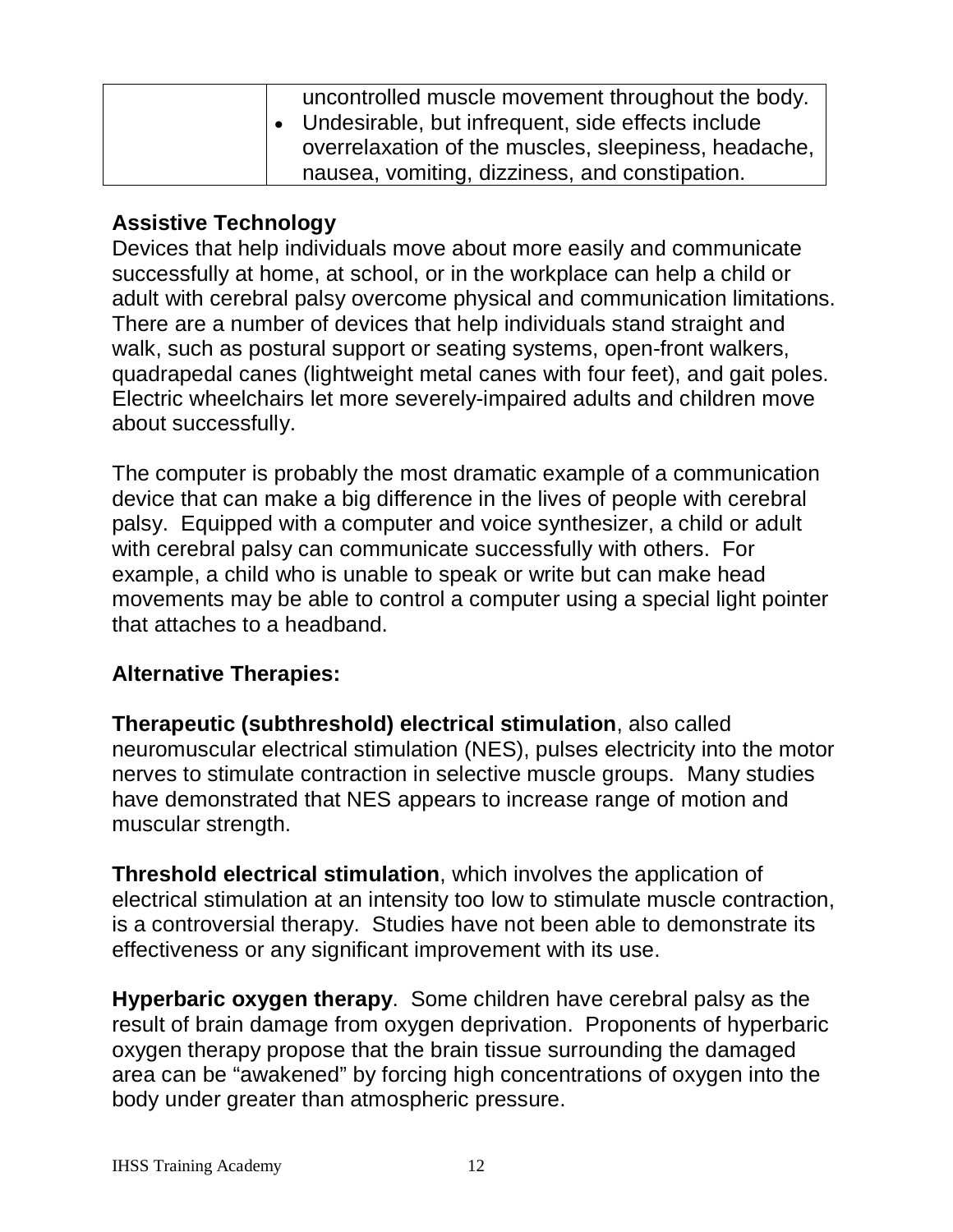### **Adults with Cerebral Palsy: Special Health Challenges**

Before the mid-twentieth century, few children with cerebral palsy survived to adulthood. Now, because of improvements in medical care, rehabilitation, and assistive technologies, 65 to 90 percent of children with cerebral palsy live into their adult years. This increase in life expectancy is often accompanied by a rise in medical and functional problems – some of them beginning at a relatively early age – including the following:

**Premature aging** because of the extra stress and strain the disease puts upon their bodies. The developmental delays that often accompany cerebral palsy keep some organ systems from developing to their full capacity and level of performance. As a consequence, organ systems such as the cardiovascular system (the heart, veins, and arteries) and pulmonary system (lungs) have to work harder and they age prematurely.

**Functional issues at work.** The day-to-day challenges of the workplace are likely to increase as an employed individual with cerebral palsy reaches middle age. Some individuals will be able to continue working with accommodations such as an adjusted work schedule, assistive equipment, or frequent rest periods. Early retirement may be necessary for others.

**Depression.** Mental health issues can also be of concern as someone with cerebral palsy grows older. The rate of depression is three to four times higher in people with disabilities such as cerebral palsy. It appears to be related not so much to the severity of their disabilities, but to how well they cope with them. The amount of emotional support someone has, how successful they are at coping with disappointment and stress, and whether or not they have an optimistic outlook about the future all have a significant impact on mental health.

**Post-impairment syndrome.** Most adults with cerebral palsy experience what is called post-impairment syndrome, a combination of pain, fatigue, and weakness due to muscle abnormalities, bone deformities, overuse syndromes (sometimes also called repetitive motion injuries), and arthritis. Fatigue is often a challenge, since individuals with cerebral palsy use three to five times the amount of energy that able-bodied people use when they walk and move about.

**Osteoarthritis and degenerative arthritis.** Abnormalities and muscles and bones that may not produce discomfort during childhood can cause pain in adulthood. For example, excessive joint compression can lead to the early development of painful osteoarthritis and degenerative arthritis.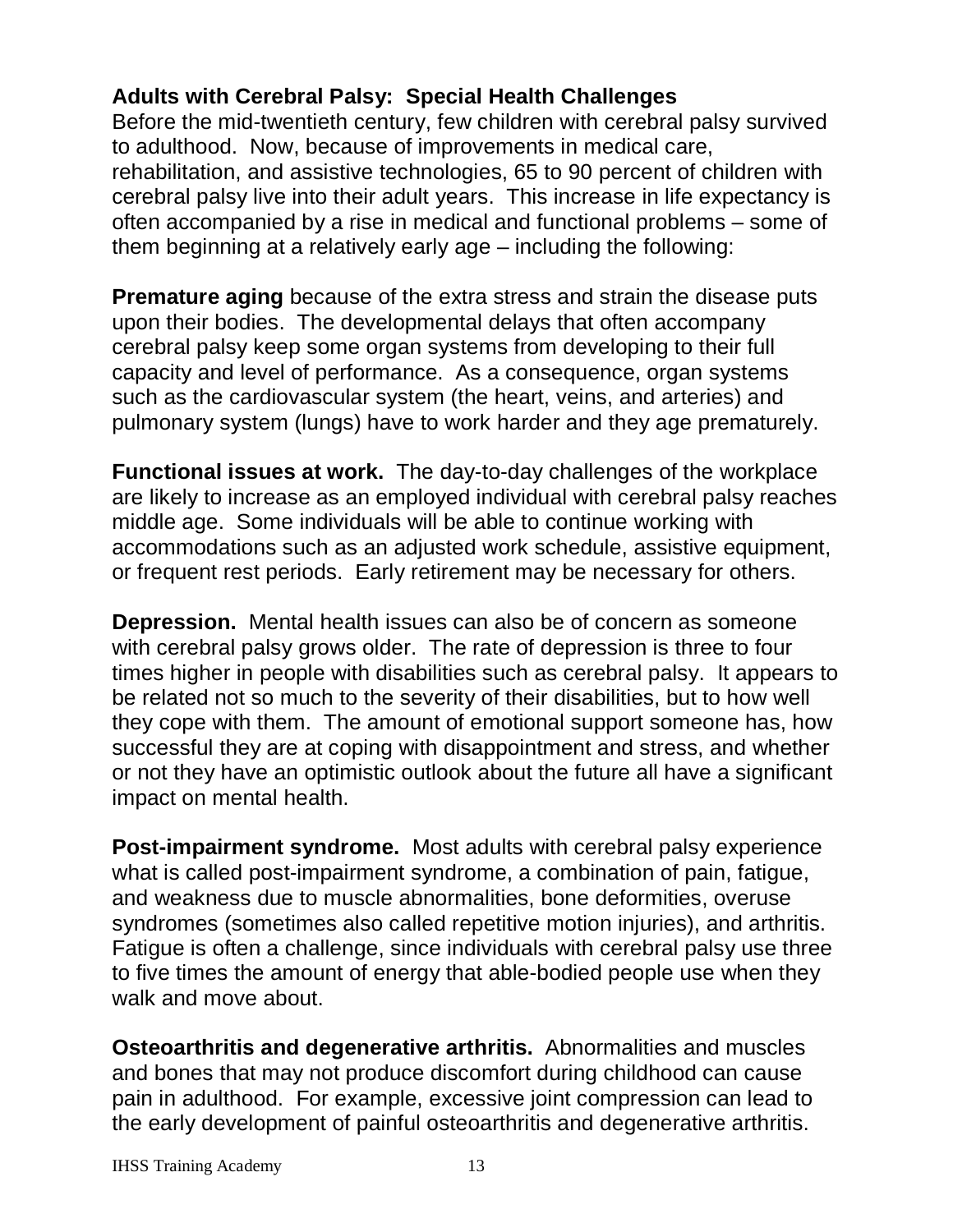Individuals with cerebral palsy also have limited strength and restricted patterns of movement, which puts them at risk for overuse syndromes and pinched nerves.

**Pain.** Issues related to pain often go unrecognized by health care providers since individuals with cerebral palsy may not be able to describe the extent or location of their pain. Pain can be acute or chronic, and is experienced most commonly in the hips, knees, ankles, and the upper and lower back. Individuals with spastic cerebral palsy have an increased number of painful sites and worse pain than those with other types of cerebral palsy. The best treatment for pain due to musculoskeletal abnormalities is preventive – correcting skeletal and muscle abnormalities early in life to avoid the progressive accumulation of stress and strain that causes pain. Dislocated hips, which are particularly likely to cause pain, can be surgically repaired. If it is managed properly, pain does not have to become a chronic condition.

**Other medical conditions.** Adults have higher than normal rates of other medical conditions secondary to their cerebral palsy, such as hypertension, incontinence, bladder dysfunction, and swallowing difficulties. Curvature of the spine (scoliosis) is likely to worsen after puberty, when bones have matured into their final shape and size. People with cerebral palsy also have a higher incidence of bone breaks, occurring most frequently during physical therapy sessions. A combination of mouth breathing, poor hygiene, and abnormalities in tooth enamel increase the risk of cavities and gum disease. Twenty-five to 39 percent of adults with cerebral palsy have vision problems; 8-18 percent have hearing problems.

#### **Glossary of Terms:**

**acquired cerebral palsy** – cerebral palsy that occurs as a result of injury to the brain after birth or during early childhood.

**Apgar score** – a numbered scoring system doctors use to assess a baby's physical state at the time of birth.

**anticholinergic drugs** – a family of drugs that inhibit parasympathetic neural activity by blocking the neurotransmitter acetylcholine.

**asphyxia** – a lack of oxygen due to trouble with breathing or poor oxygen supply in the air.

**ataxia (ataxic)** – the loss of muscle control.

**athetoid** – making slow, sinuous, involuntary, writhing movements, especially with the hands.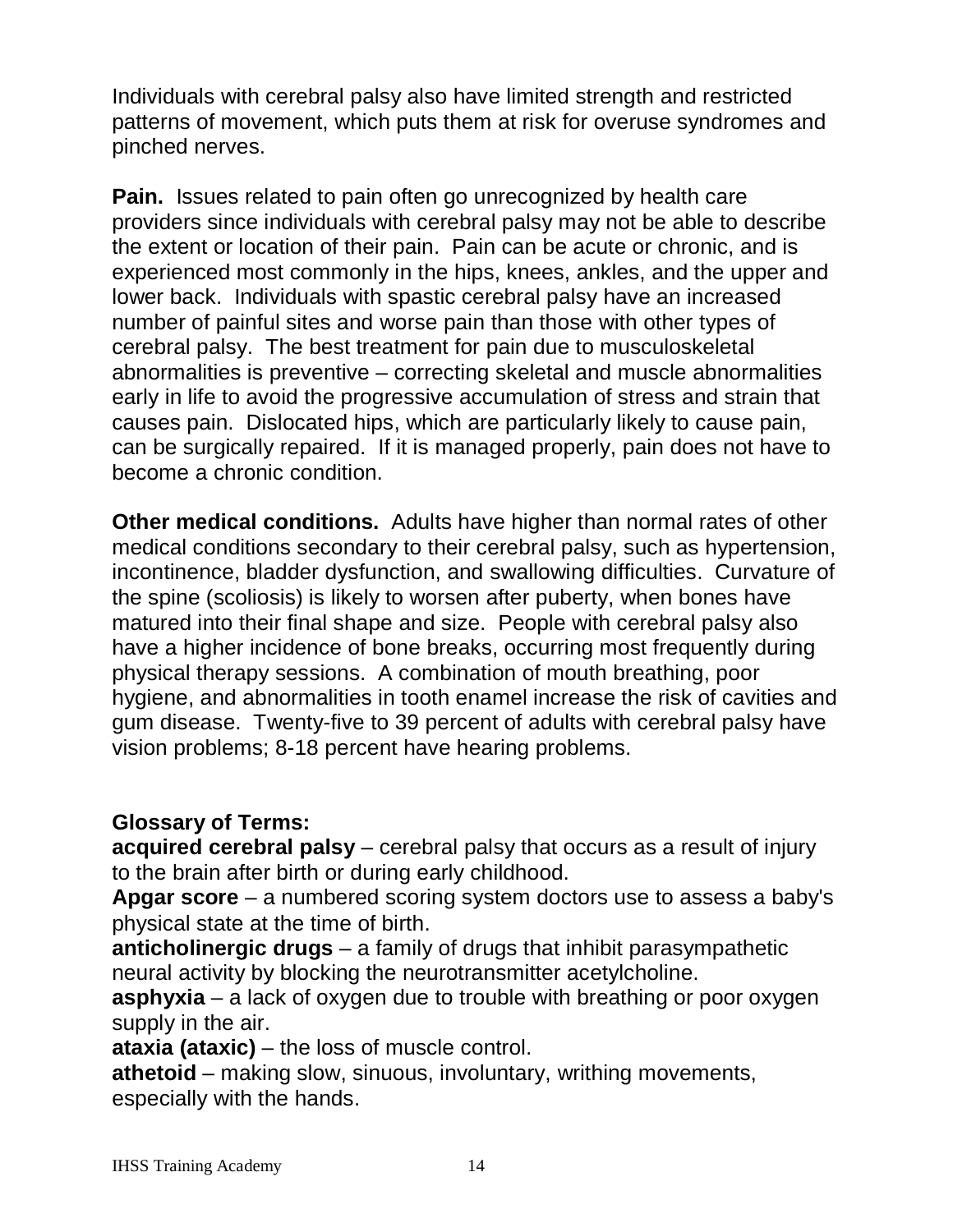**bilirubin** – a bile pigment produced by the liver of the human body as a byproduct of digestion.

**bisphosphonates** – a family of drugs that strengthen bones and reduce the risk of bone fracture in elderly adults.

**botulinum toxin** – a drug commonly used to relax spastic muscles; it blocks the release of acetylcholine, a neurotransmitter that energizes muscle tissue.

**cerebral** – relating to the two hemispheres of the human brain. **cerebral dysgenesis** – defective brain development.

**chemodenervation** – a treatment that relaxes spastic muscles by interrupting nerve impulse pathways via a drug, such as botulinum toxin, which prevents communication between neurons and muscle tissue.

**choreoathetoid** – a condition characterized by aimless muscle movements and involuntary motions.

**computed tomography (CT) scan** – an imaging technique that uses X-rays and a computer to create a picture of the brain's tissues and structures.

**congenital cerebral palsy** – cerebral palsy that is present at birth from causes that have occurred during fetal development.

**contracture** – a condition in which muscles become fixed in a rigid, abnormal position, which causes distortion or deformity.

**cytokines** – messenger cells that play a role in the inflammatory response to infection.

**developmental delay** – behind schedule in reaching the milestones of early childhood development.

**disuse atrophy** – muscle wasting caused by the inability to flex and exercise muscles.

**dyskinetic** – the impairment of the ability to perform voluntary movements, which results in awkward or incomplete movements.

**dystonia (dystonic)** – a condition of abnormal muscle tone.

**electroencephalogram (EEG)** – a technique for recording the pattern of electrical currents inside the brain.

**electromyography** – a special recording technique that detects muscle activity.

**failure to thrive** – a condition characterized by a lag in physical growth and development.

**focal (partial) seizure** – a brief and temporary alteration in movement, sensation, or autonomic nerve function caused by abnormal electrical activity in a localized area of the brain.

**gait analysis** – a technique that uses cameras, force plates, electromyography, and computer analysis to objectively measure an individual's pattern of walking.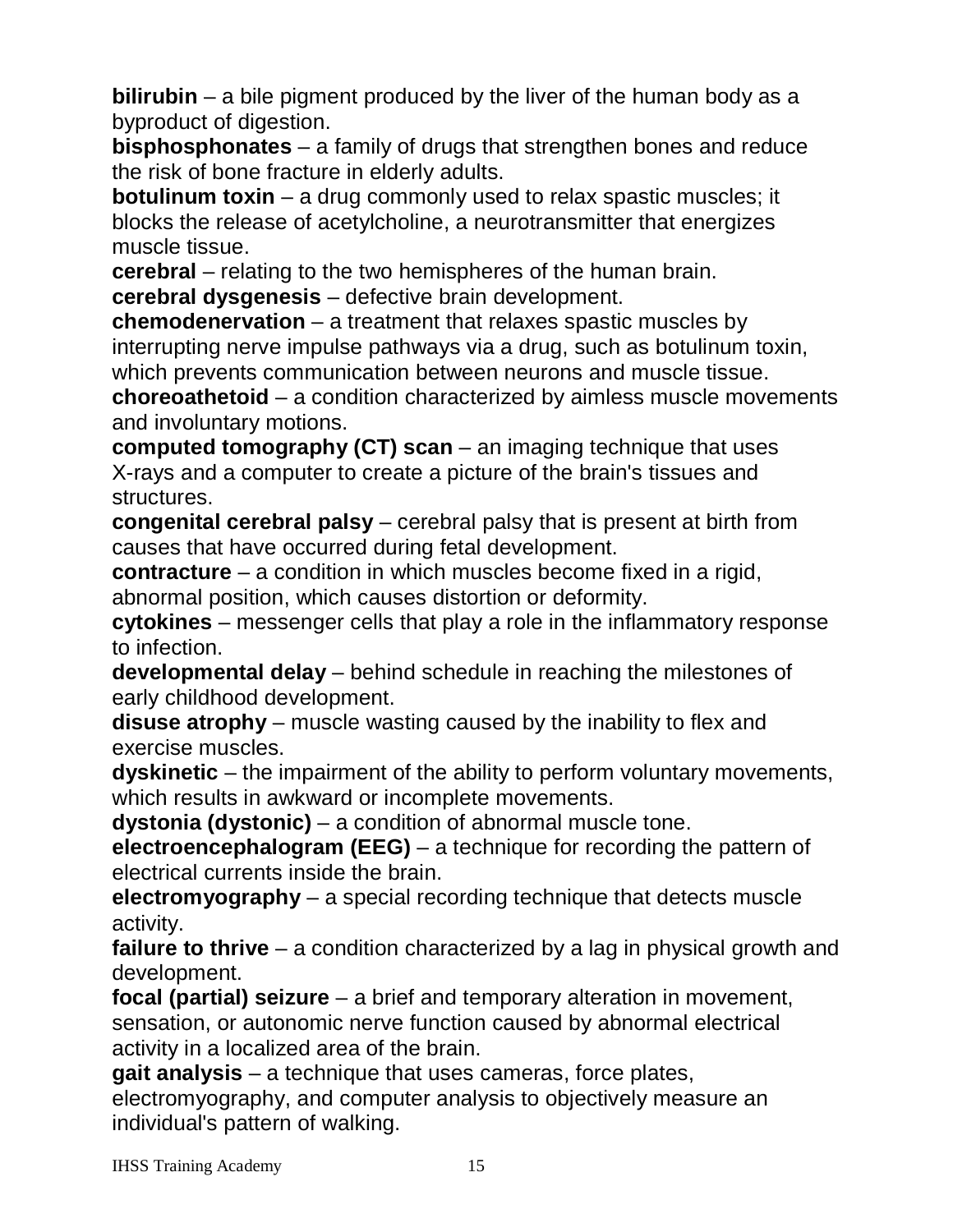**gastroesophageal reflux disease (GERD)** – also known as heartburn,

which happens when stomach acids back up into the esophagus.

**gastrostomy** – a surgical procedure that creates an artificial opening in the stomach for the insertion of a feeding tube.

**gestation** – the period of fetal development from the time of conception until birth.

**hemianopia** – defective vision or blindness that impairs half of the normal field of vision.

**hemiparesis** – paralysis affecting only one side of the body.

**homonymous** – having the same description, name, or term.

**hypertonia** – increased muscle tone.

**hypotonia** – decreased muscle tone.

**hypoxic-ischemic encephalopathy** – brain damage caused by poor blood flow or insufficient oxygen supply to the brain.

**intracranial hemorrhage** – bleeding in the brain.

**intrapartum asphyxia** – the reduction or total stoppage of oxygen circulating in a baby's brain during labor and delivery.

**intrathecal baclofen** – baclofen that is injected into the cerebrospinal fluid of the spinal cord to reduce spasticity.

**intrauterine infection** – infection of the uterus, ovaries, or fallopian tubes (see pelvic inflammatory disease for a more detailed explanation).

**jaundice** – a blood disorder caused by the abnormal buildup of bilirubin in the bloodstream.

**kernicterus** – a neurological syndrome caused by deposition of bilirubin into brain tissues. Kernicterus develops in extremely jaundiced infants, especially those with severe Rh incompatibility.

**kyphosis** – a humpback-like outward curvature of the upper spine. **lordosis** – an increased inward curvature of the lower spine.

**magnetic resonance imaging (MRI)** – an imaging technique that uses radio waves, magnetic fields, and computer analysis to create a picture of body tissues and structures.

**nerve entrapment** – repeated or prolonged pressure on a nerve root or peripheral nerve.

**neuronal migration** – the process in the developing brain in which neurons migrate from where they are born to where they settle into neural circuits. Neuronal migration, which occurs as early as the second month of gestation, is controlled in the brain by chemical guides and signals.

**neuroprotective** – describes substances that protect nervous system cells from damage or death.

**neurotrophins** – a family of molecules that encourage survival of nervous system cells.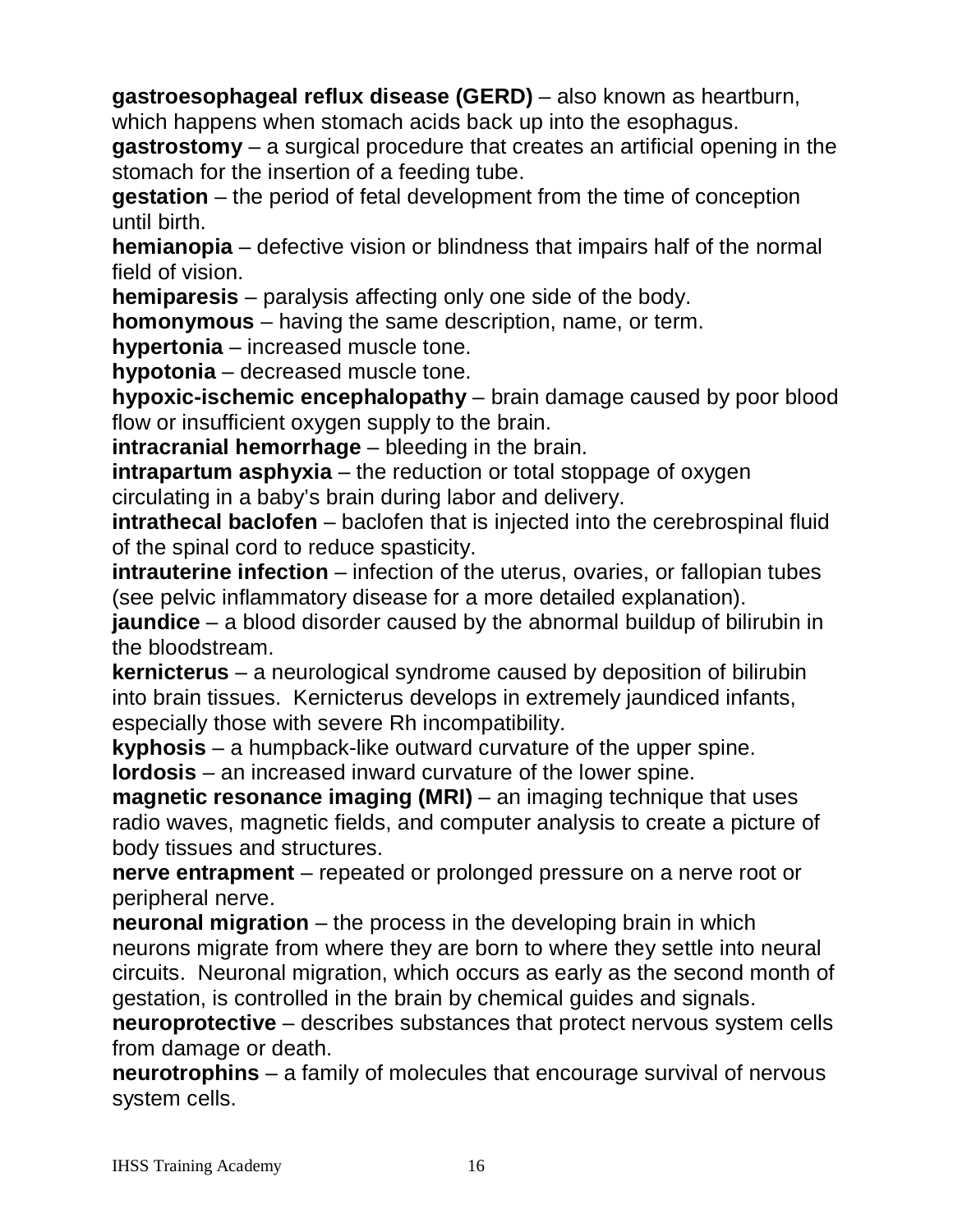**off-label drugs** – drugs prescribed to treat conditions other than those that have been approved by the Food and Drug Administration.

**orthotic devices** – special devices, such as splints or braces, used to treat posture problems involving the muscles, ligaments, or bones.

**osteopenia** – reduced density and mass of the bones.

**overuse syndrome** (also called repetitive strain injury) – a condition in which repetitive movements or constrained posture cause nerve and muscle damage, which results in discomfort or persistent pain in muscles, tendons, and other soft tissues. This can happen in various parts of the body, but is most likely to happen in the arms, legs, or hands.

**palsy** – paralysis, or the lack of control over voluntary movement.

**paresis or -plegia** – weakness or paralysis. In cerebral palsy, these terms are typically combined with other phrases that describe the distribution of paralysis and weakness. For example, quadriplegia means paralysis of all four limbs.

**pelvic inflammatory disease** (PID, also sometimes called pelvic infection or intrauterine infection) – an infection of the upper genital tract (the uterus, ovaries, and fallopian tubes) caused by sexually transmitted infectious microorganisms. Symptoms of PID include fever, foul-smelling vaginal discharge, abdominal pain and pain during intercourse, and vaginal bleeding. Many different organisms can cause PID, but most cases are associated with gonorrhea and chlamydia.

**periventricular leukomalacia (PVL)** – "peri" means near; "ventricular" refers to the ventricles or fluid spaces of the brain; and "leukomalacia" refers to softening of the white matter of the brain. PVL is a condition in which the cells that make up white matter die near the ventricles. Under a microscope, the tissue looks soft and sponge-like.

**placenta** – an organ that joins a mother with her unborn baby and provides nourishment and sustenance.

**post-impairment syndrome** – a combination of pain, fatigue, and weakness due to muscle abnormalities, bone deformities, overuse syndromes, or arthritis.

**quadriplegia** – paralysis of both the arms and legs.

**respite care** – rest or relief from caretaking obligations.

**Rh incompatibility** – a blood condition in which antibodies in a pregnant woman's blood attack fetal blood cells and impair an unborn baby's supply of oxygen and nutrients.

**rubella** – (also known as German measles) a viral infection that can damage the nervous system of an unborn baby if a mother contracts the disease during pregnancy.

**scoliosis** – a disease of the spine in which the spinal column tilts or curves to one side of the body.